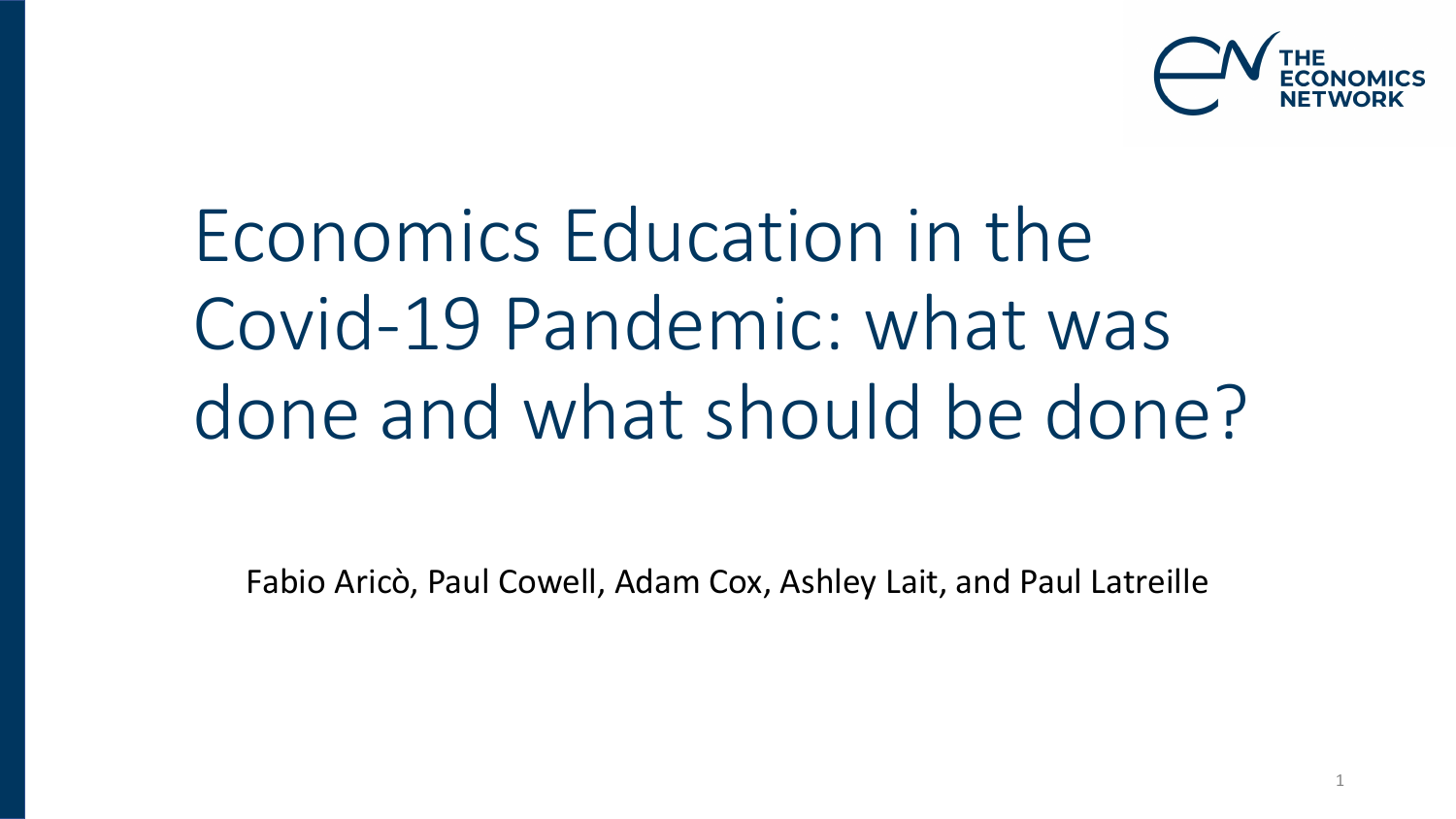# Project Team



Fabio Aricò University of East Anglia



Paul Cowell University of Stirling



Adam Cox University of Portsmouth



Ashley Lait Economics Network



Paul Latreille University of Sheffield  $\frac{2}{2}$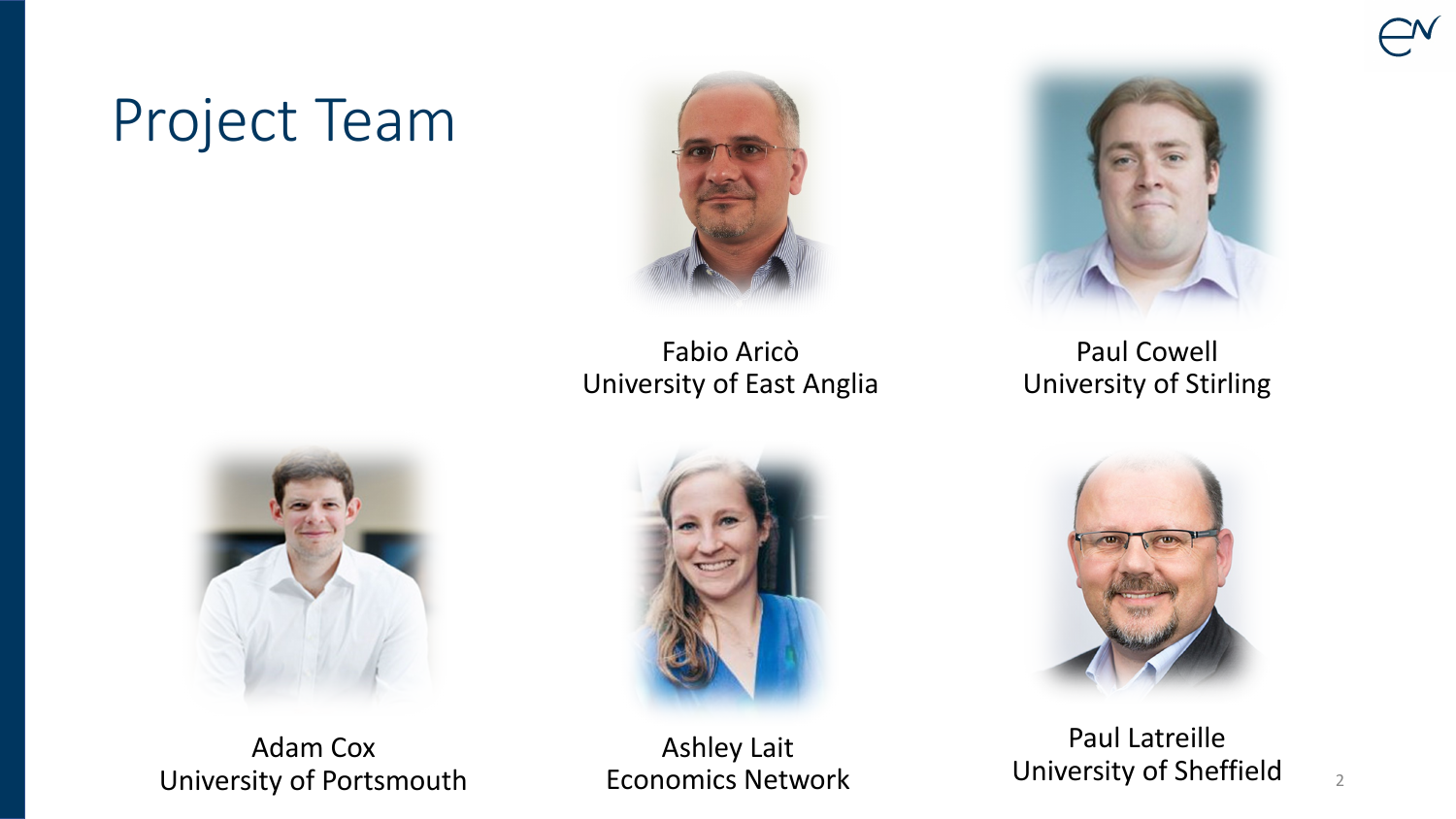#### Introduction

- There is no doubt that Covid-19 changed the HE Learning, Teaching and Assessment landscape worldwide.
- From *unprecedented times* (Spring 2020) to the *new normal*  (Academic Year 2020-21), the debate is now moving to **transformed and sustainable LTA practices** as well as **hybrid/hyflex teaching**.
- We are debating:
	- $\rightarrow$  whether the pandemic was a challenge or an opportunity;
	- $\rightarrow$  what is the pedagogical underpinning of the transformation;
	- $\rightarrow$  the perception of the transformation within/outside HE.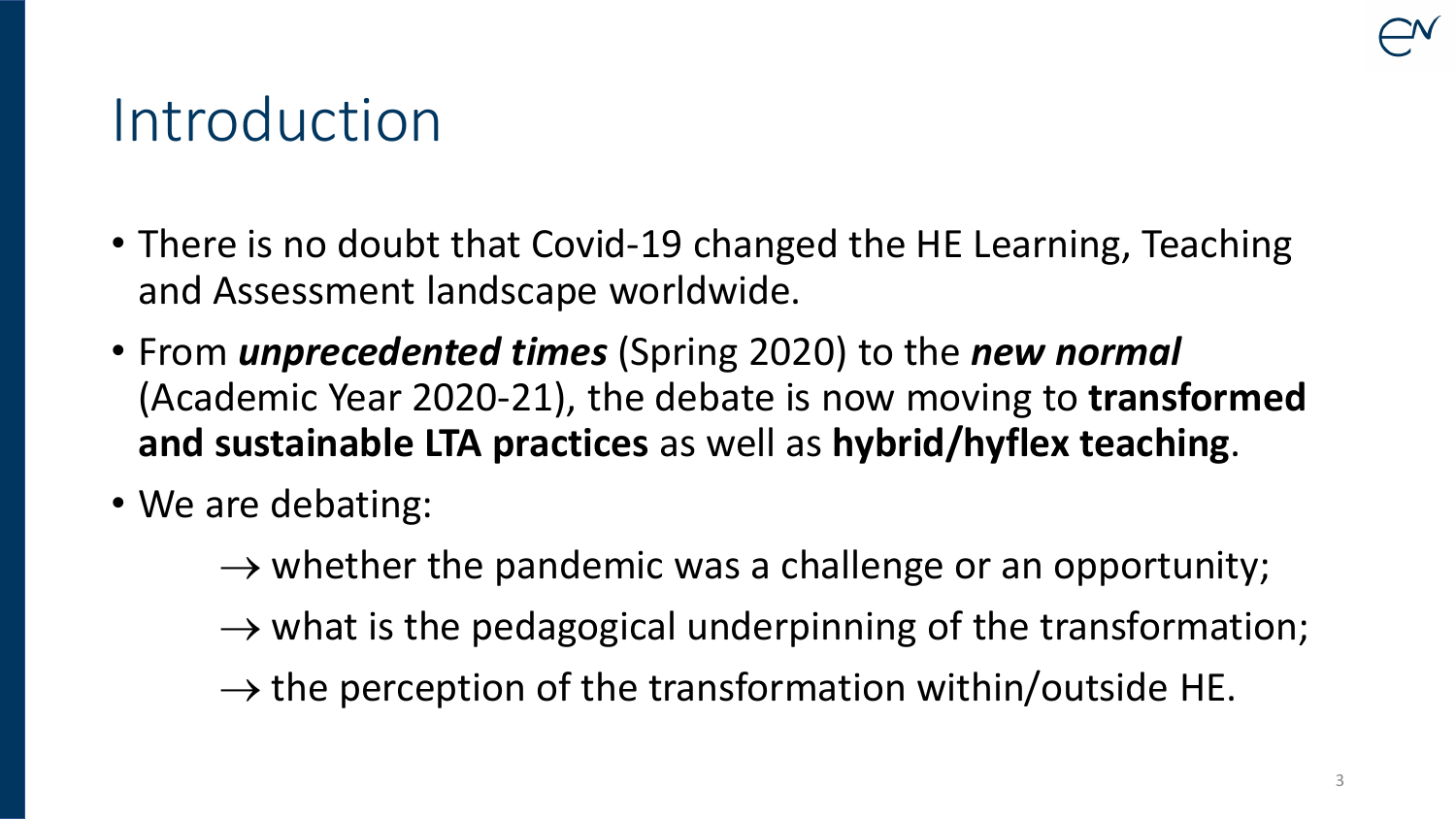# Hypothesis

- The investigation covers two distinct periods: Wave 1 – from March 2020 to September 2021 Wave 2 – from September 2021 to July 2021 (and beyond).
- Our expectation is that education policies, strategies and practices should have become more sophisticated from Wave 1 to Wave 2

 $\rightarrow$  from reaction-mode to pedagogical underpinning

 $\rightarrow$  reflections on sustainability in the long-term.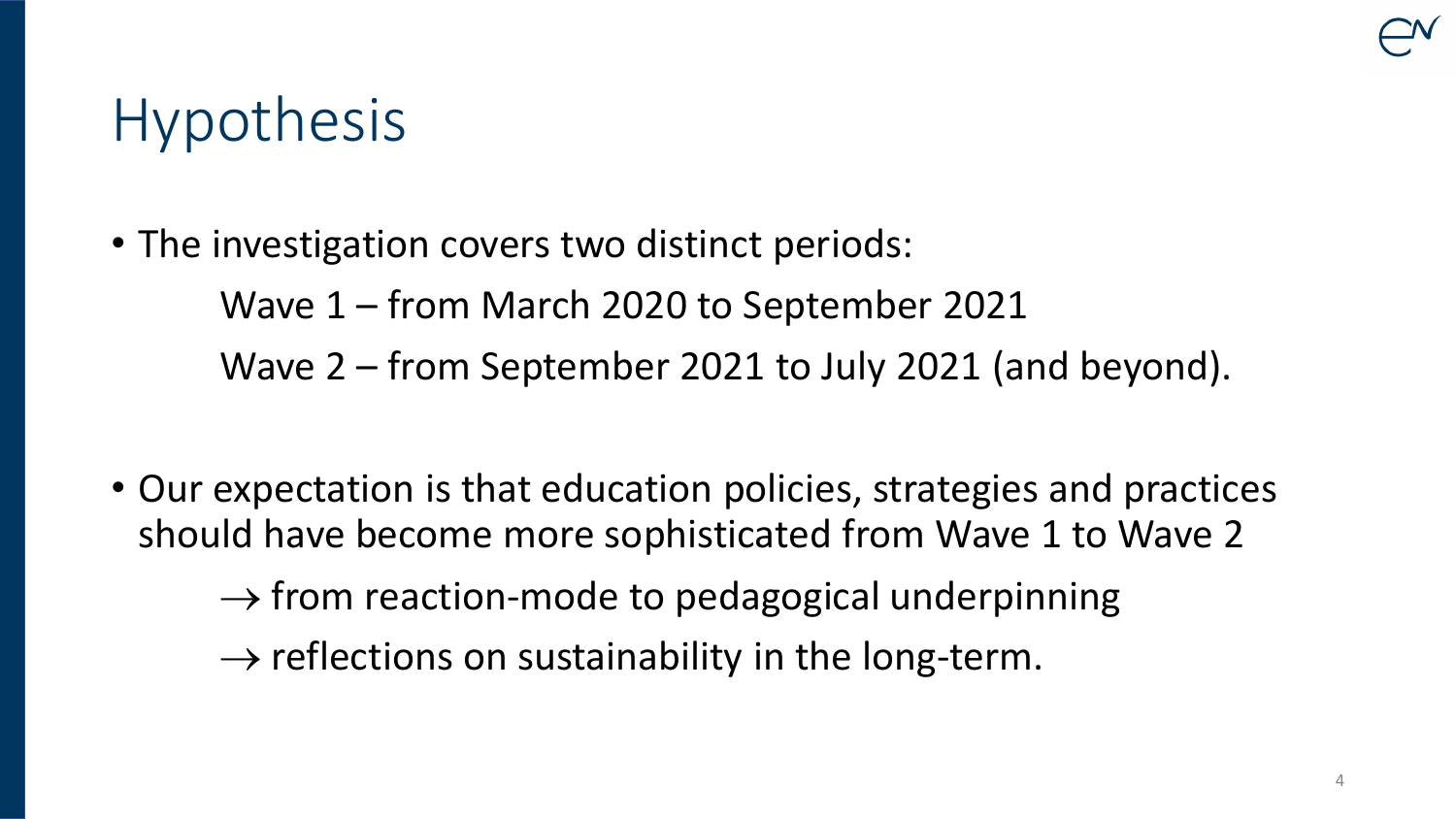### Research Questions

- What was the degree of **autonomy/initiative** of Economics departments over the process of adaptation of their teaching practices in response to the pandemic?
- Was/is there a **tension between process-driven and pedagogy-driven**  approaches to teaching transformation?
- What were/are the **barriers and enablers** for the implementation of the desired response?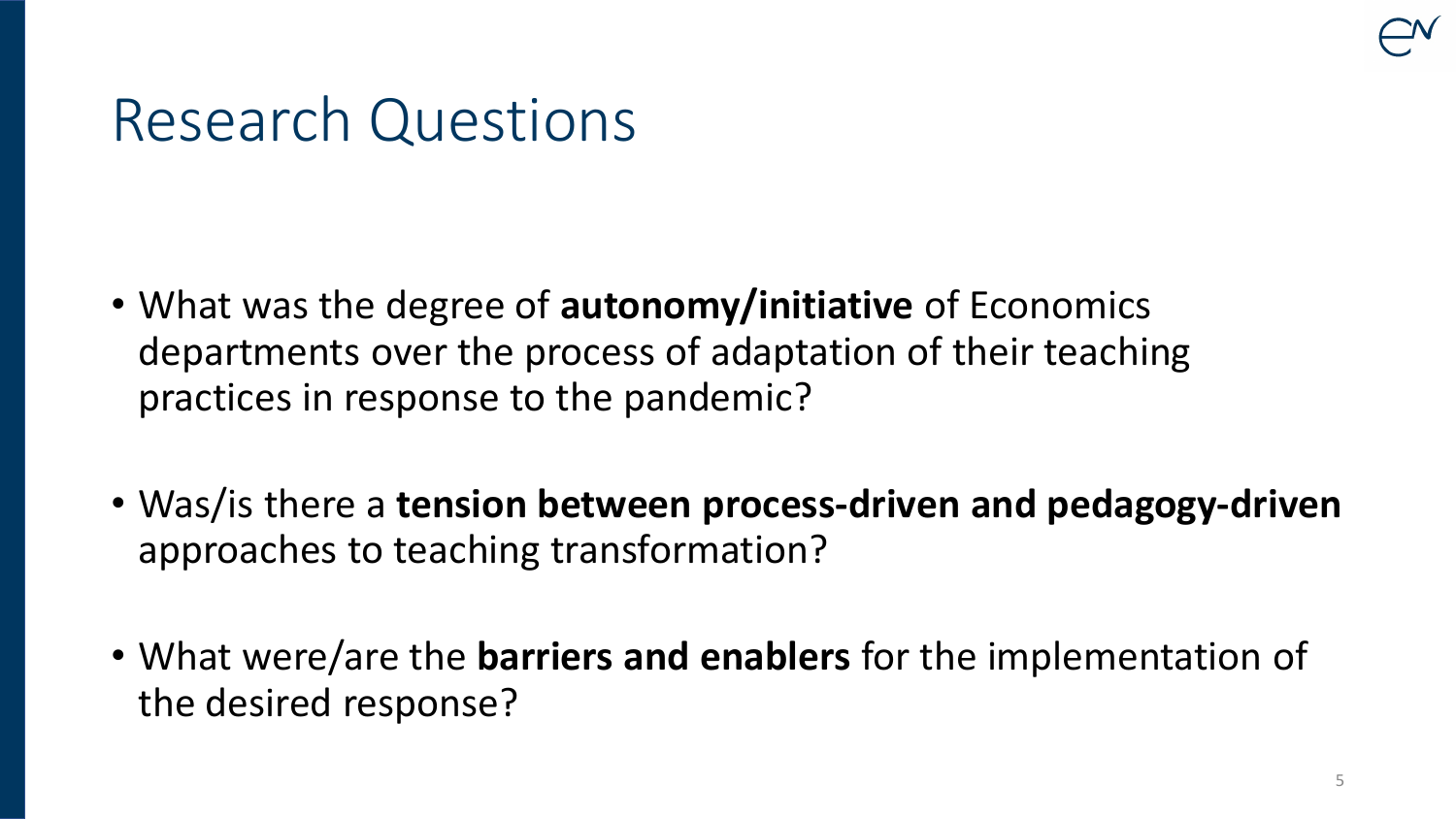

#### Research Questions

- What are the elements of innovative practice that will be **retained** for the future?
- To which extent desired/implemented **interventions are specific** to Economics Education?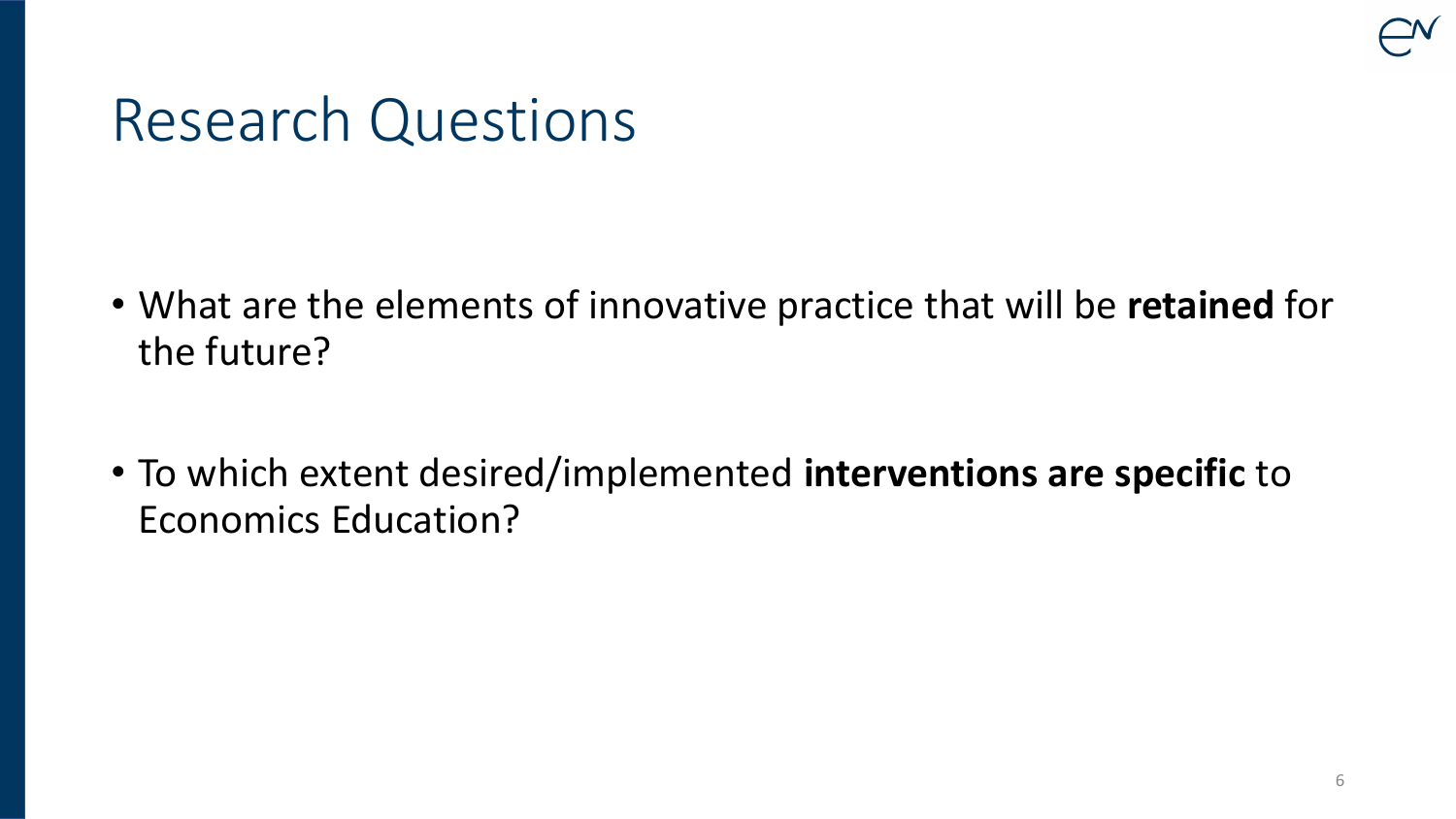# Methodology

- Qualitative approach based on thematic analysis
- Semi-structured interviews 45mins
- Data collection
	- $\rightarrow$  aim to interview 20 colleagues depending on saturation
	- $\rightarrow$  awareness/active role in managing/leading teaching processes
	- $\rightarrow$  ensure broad representation of different pedagogical expertise
	- $\rightarrow$  ensure representation of different institutions.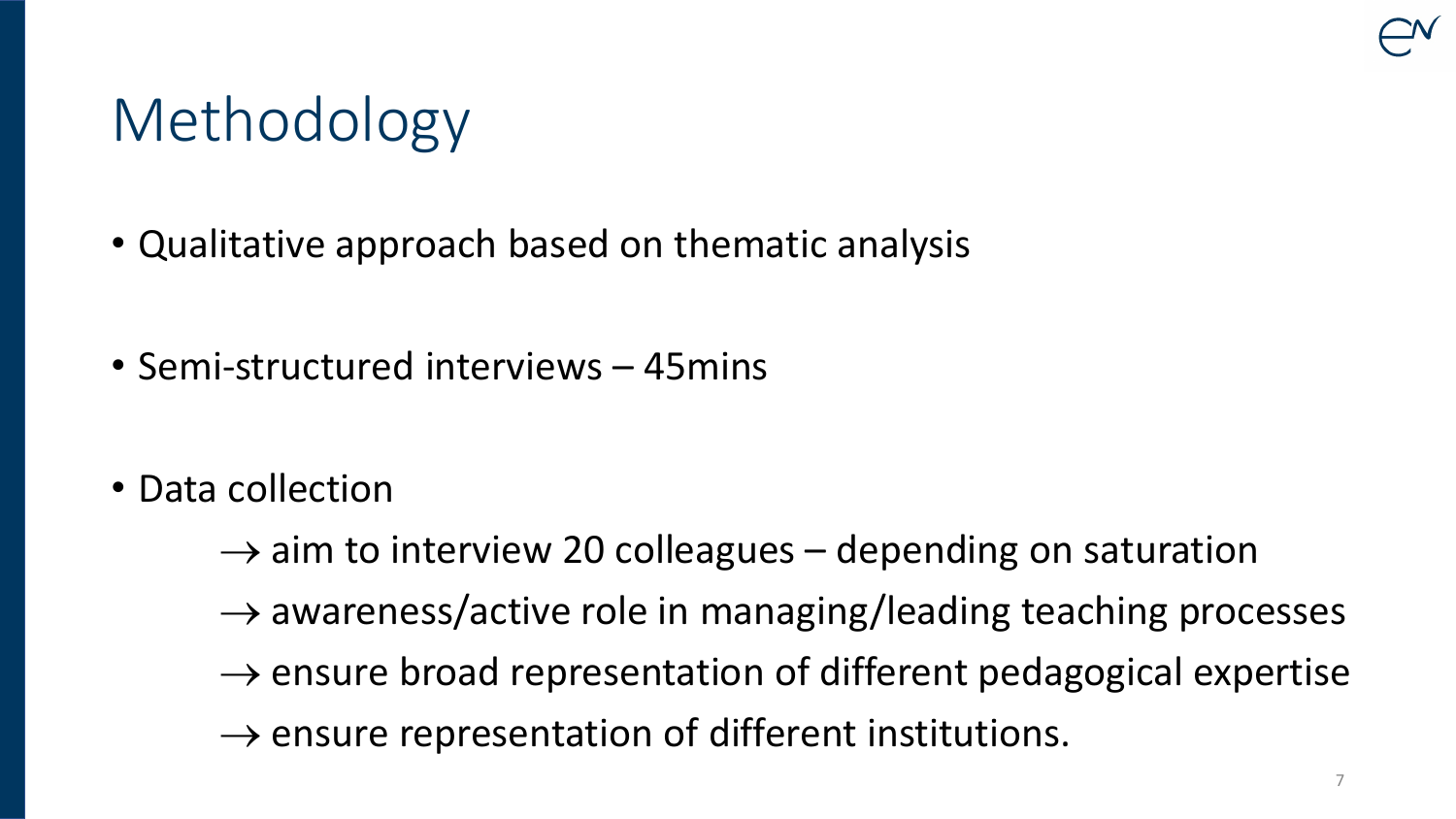#### Interview script

- Positioning of participants
- Relationship between department  $\leftrightarrow$  institution decisional power
- Intervention in Wave 1 and Wave 2 similarities/differences
- Student voice and consultation
- Inclusivity considerations
- Tension between technical  $\leftrightarrow$  discursive aspects of Economics
- Plans for the future and sustainability of practices.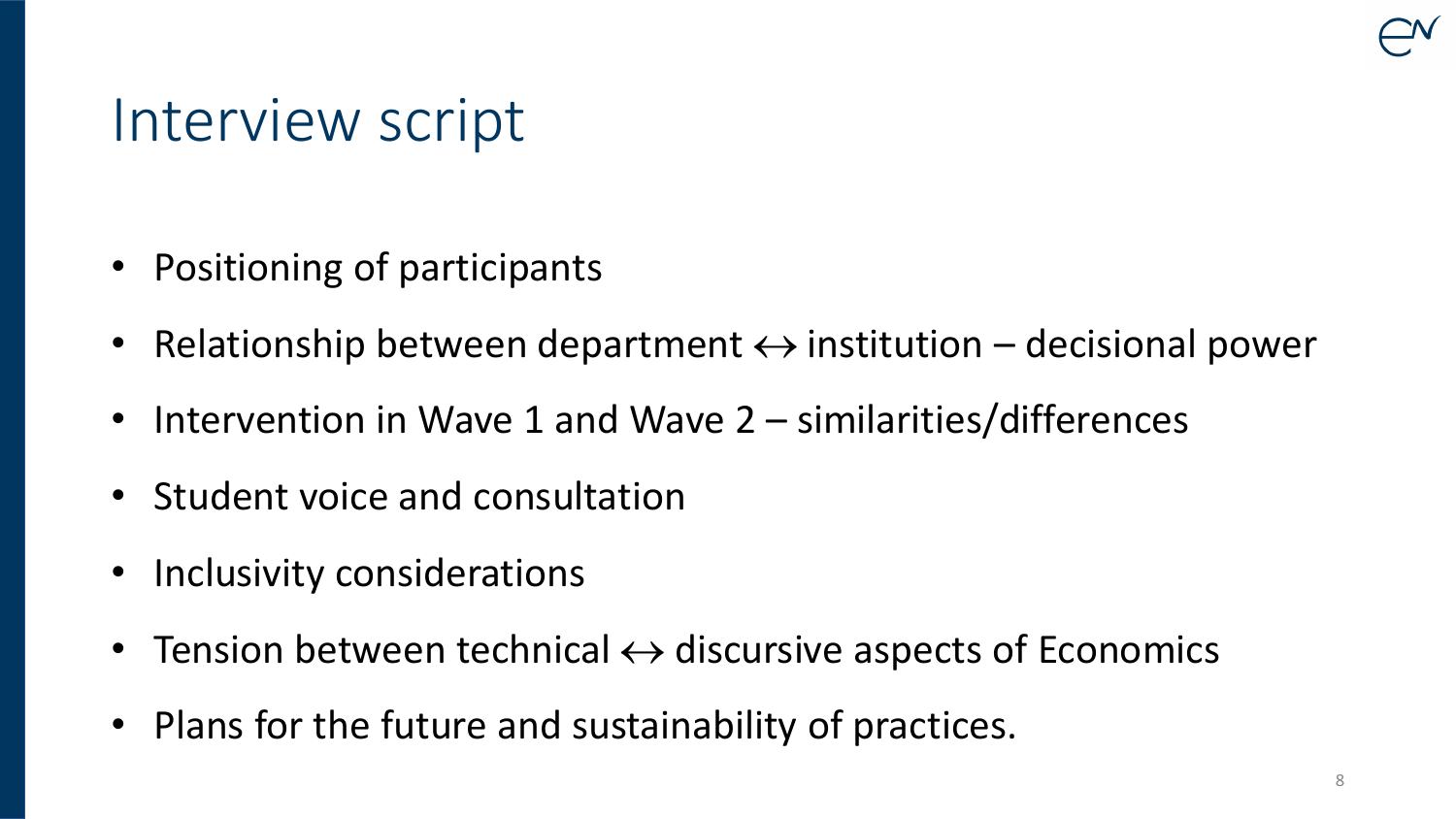## Research plan

- Stage 1 preliminary inspection of data basic themes
- Stage 2 grounded phase what happened?
- Stage 3 theory-based phase what should have happened?
- Stage 4 reflections and recommendations.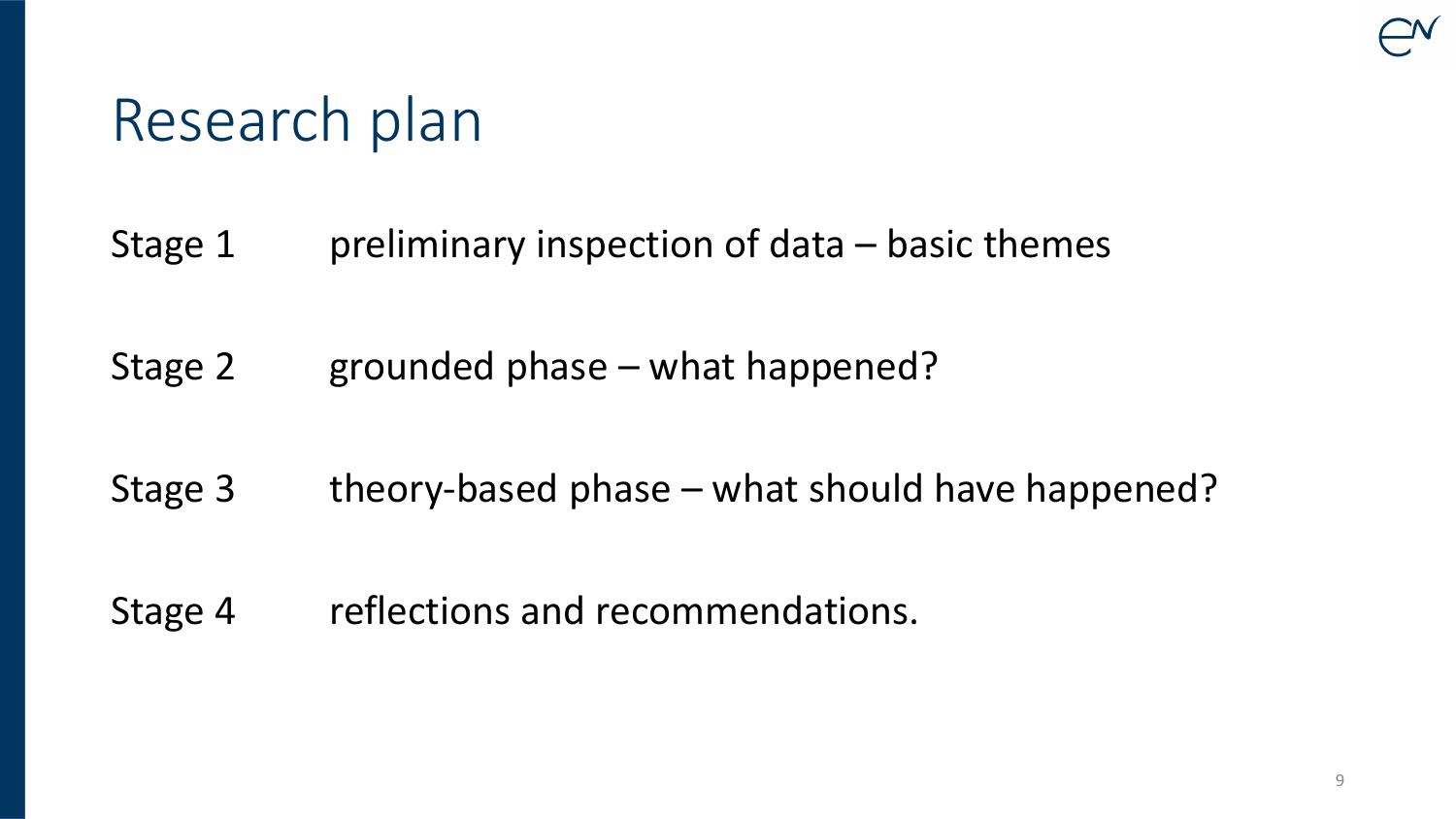# Sample & analysis

- Sample
	- n=9 interviews to date, 8 reviewed & used here
	- Highly experienced teachers of Economics (min 9 years, several 20+ years); various roles
	- Variety of institutional types inc. post-92, pre-92, Russell Group; England & Scotland
- Analysis
	- Very rich data  $\rightarrow$  preliminary thematic coding (from video); confirmatory second reviewer
	- To come additional interviews (see later); transcription & formal 'template analysis' (King, 1998)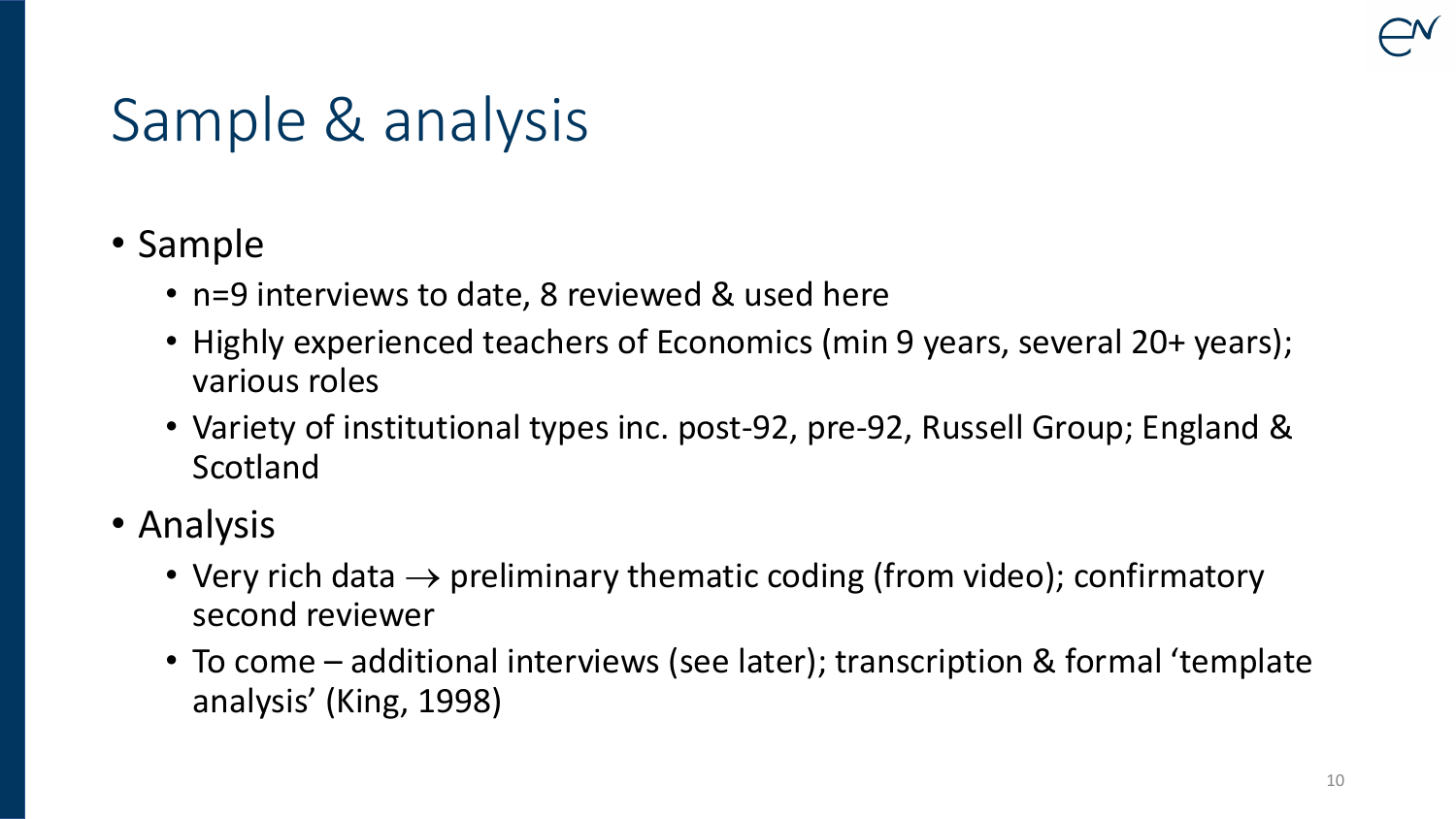# Wave  $1 - 'crisis'$

- All teaching & assessment moved online; reduced number & changed nature of assessment
	- Typically mandated; some school/department/unit autonomy (re the 'how')
	- *"[It] was more like the panic reaction, making sure the students are not disadvantaged" [EN-OL8]*
- Practical cf pedagogical drivers
- 'Essential' innovation only
- Various student support mechanisms/policies (& terminology)
	- 'Safety net', 'no detriment', automatic extensions, deferred assessment, automatic progression etc.
- Little/no student consultation (but lots of communication)
	- *"I don't think last year we were at the point where we could ask yet because we didn't know what we were doing ourselves" [EN-OL4]*
- Generally minimal staff support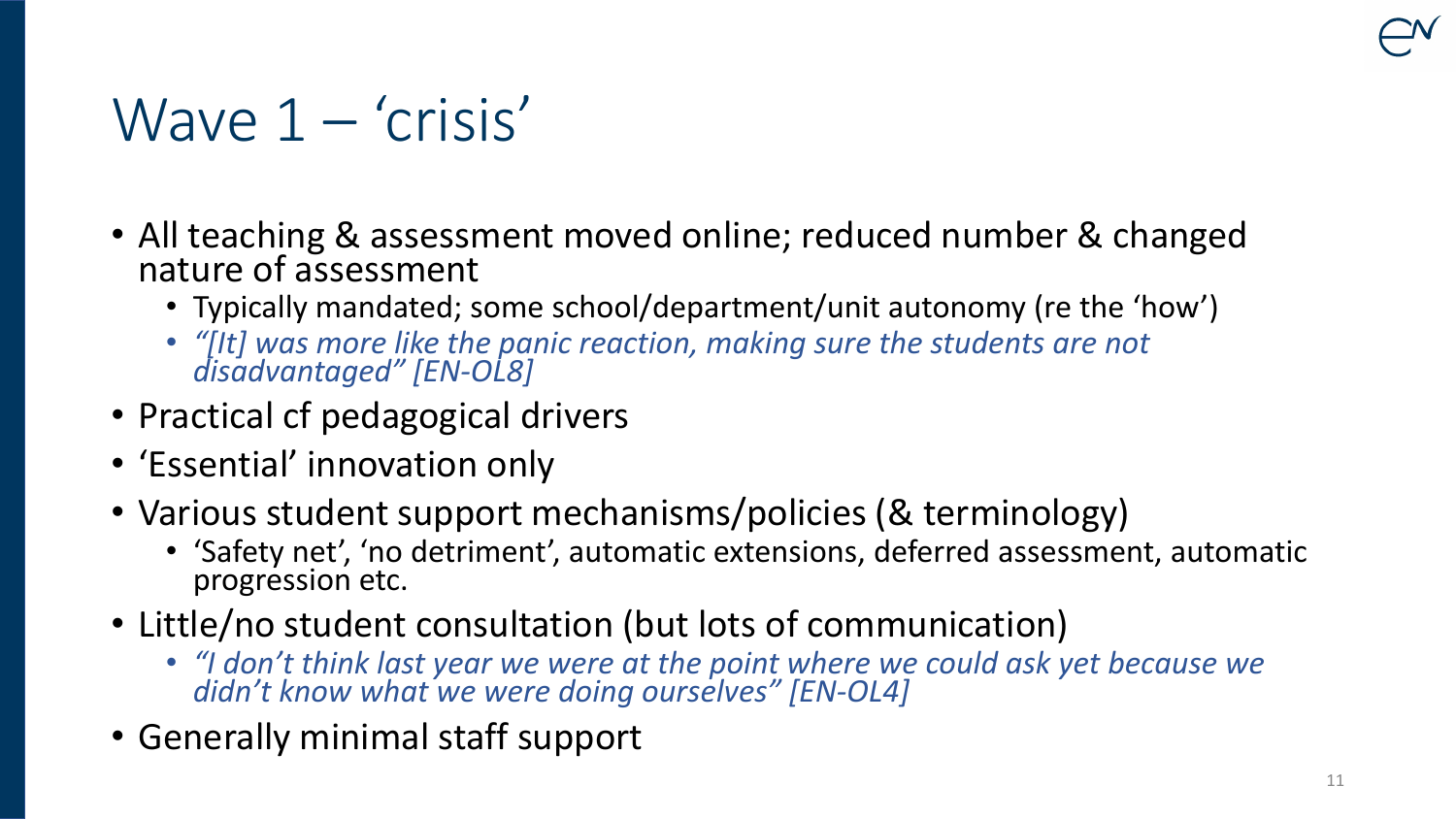### Wave 2 – 'do/undo'

- Opportunity for more considered response; most planned for 'blended learning' with pre-recorded or live online and/or 'hybrid' lectures plus (some) F2F tutorials/classes
	- *"I think that, uh, the University and the School was, at the outset, was very fixated with some sort of live delivery and face-to-face delivery. So I think they delivered a model of delivery which, while, on the face of it looked quite good… in terms of… students were getting face-to-face contact once every four weeks [it] was quite problematic to deliver" [EN-OL15]*
- Evidence of greater reflection but still largely practical drivers cf pedagogy (at least beyond individuals)
	- Search for 'resilience'
	- Senior leadership proscription/guidance (e.g. re contact hours/type) described as reflecting 'risk aversion' & concern about (assumed) student demand/response, fees (in England), recruitment positioning/competition etc.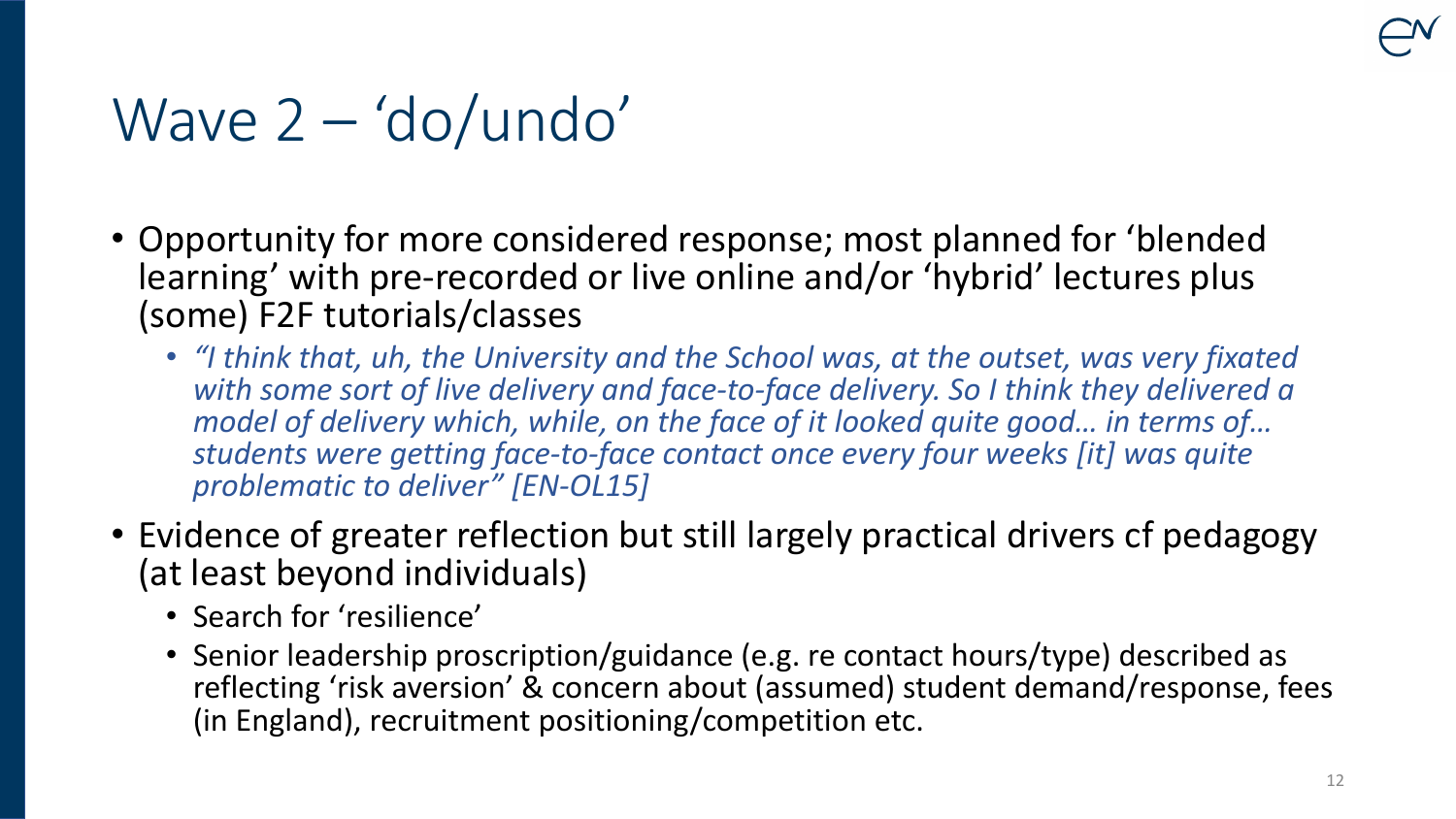# Wave 2 – 'do/undo'

- Plans undermined by COVID: pivots & uncertainty (S1 vs S2)
	- *"… every two months you were expecting a different type of teaching and assessment and then it bounced back again" [EN-OL8]*
- Further innovation cf Wave 1, but arguably mostly incremental
	- E.g. 'bite size' lectures, Q&A sessions, video/reports/poster assessments, 24 hour assessment 'windows'
	- The 'maverick turn'?
		- *"So from that point of view I'm really having to work within what the institution*  wants at any point in time... I've been sometimes taking freedoms within what I *thought the system can do" [EN-OL8]*
- Student support focused on wellbeing cf progression/classification
- Mixed but generally modest institutional staff support, focused on 'how to' (Network)
	- *"A lot of the skills in designing and tutoring an online course are exactly the things you'd do for pivoting an existing course to an online environment" [EN-OL5]*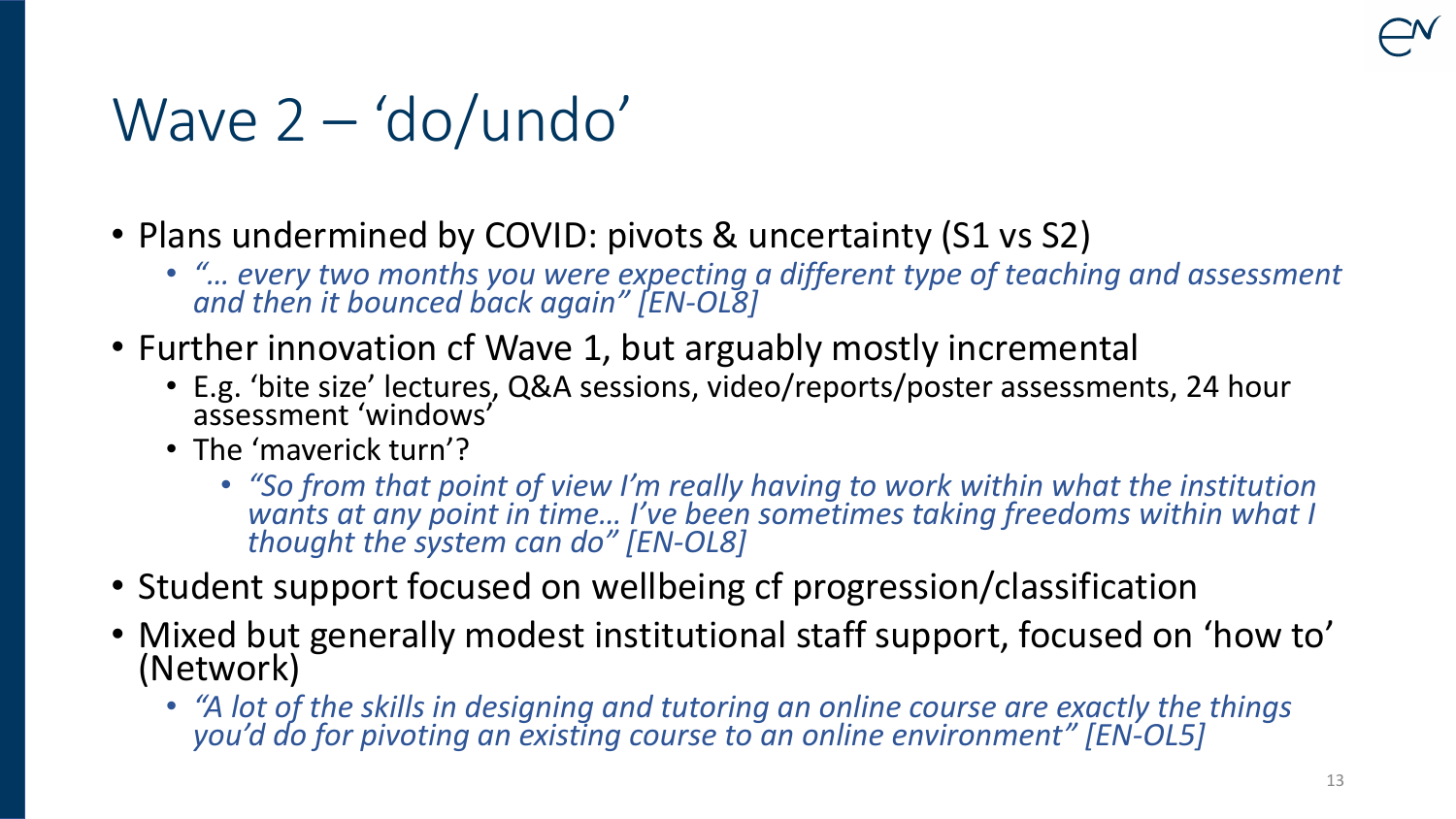# Teaching & assessment

- Technical vs discursive subjects
	- Challenges of migrating former to online/24 hour/open book format
		- Some reported shift to assessing understanding cf knowledge/problem-solving
	- Assessment now more 'authentic' (cf 3 hour exam)?
	- Need for graphics tablets for technical subjects
- Student performance
	- Generally described as good but noted may reflect adjustments & grade inflation, but also claims of improved student engagement & performance
	- Some concerns re academic integrity & need to design it out
		- *"… a lot of cheating has occurred" [EN-OL14])*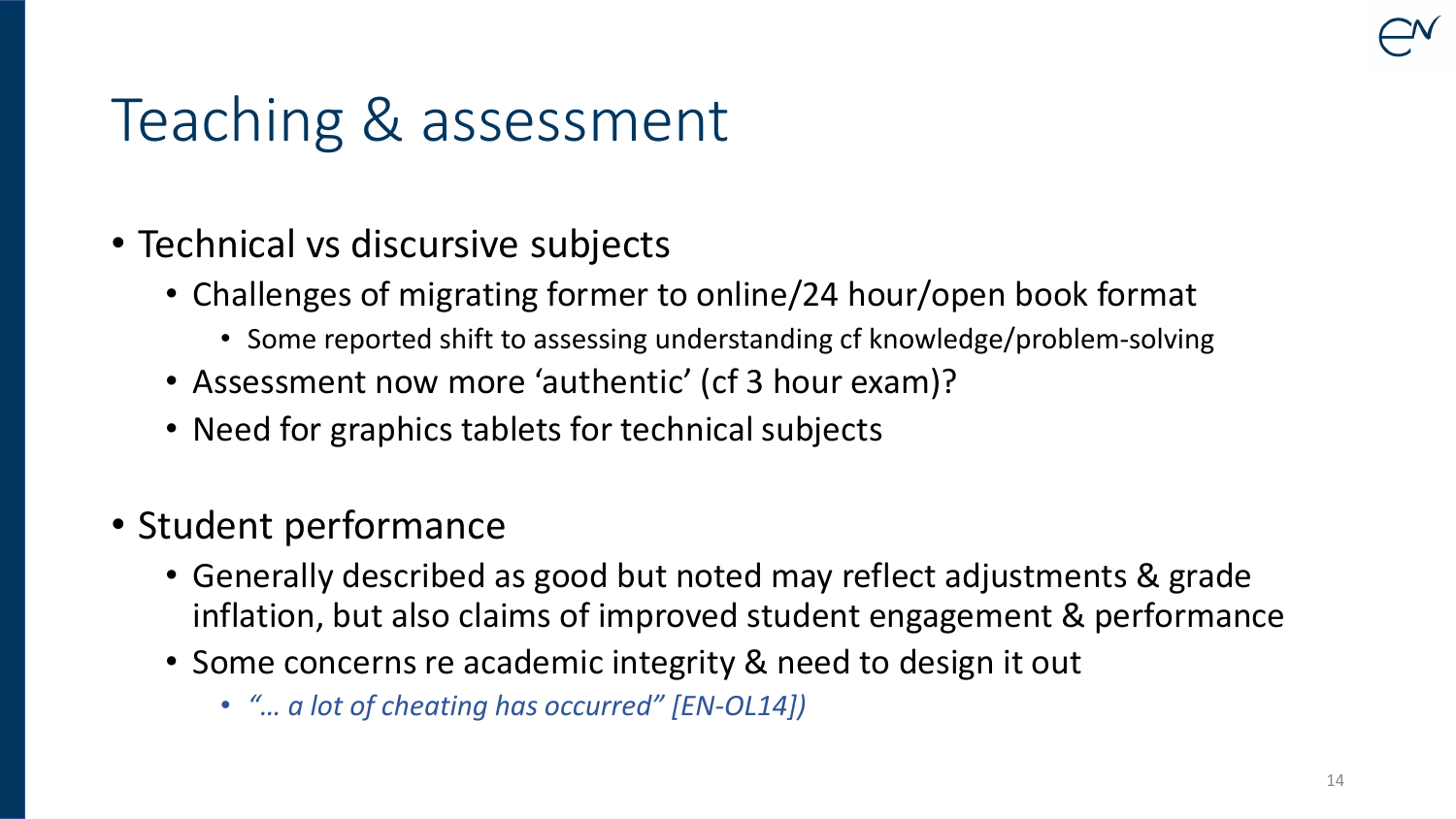#### Innovation

- Beyond move online, mostly small-scale/incremental (as noted)
	- 'Bolt on' vs 'holistic' adaptations?
- COVID as an enabler, accelerating (some) existing trends
	- *"It pushed people out of their comfort zones to do things that they just wouldn't have done; that inertia would not have permitted" [EN-OL5]*
	- *"we knew it [flipped learning] was good but we never had the courage to do it fully" [EN-OL4]*
- Many reported success & wanted to keep changes (e.g. video presentations, bite size pre-recorded material, quizzes, etc., plus also notion of scaffolding student learning journey)
	- *"almost every change I made in that course [due to COVID] has improved it" [EN-OL3]*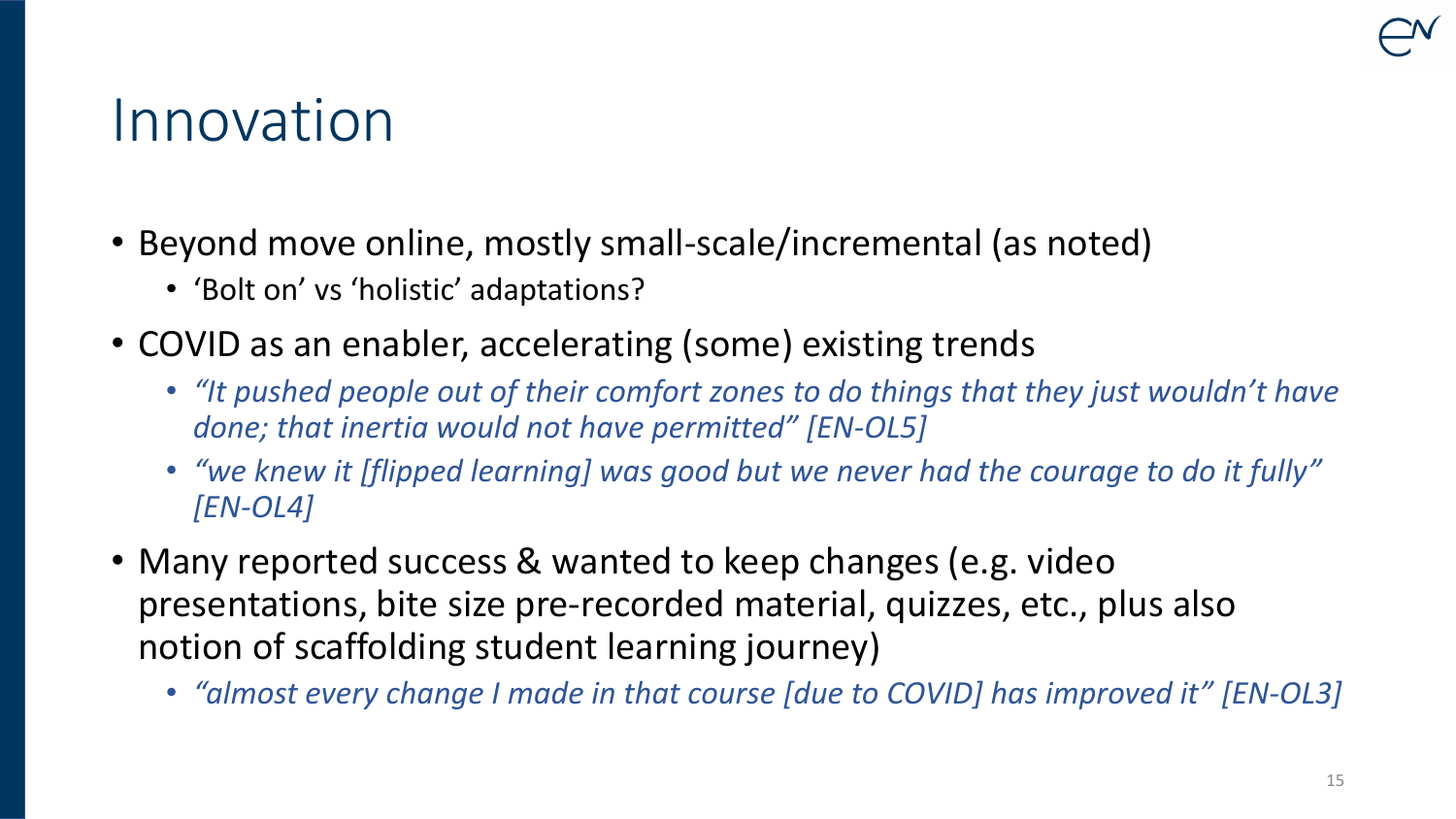# Student satisfaction, voice & wellbeing

- Generally high levels of communication with students
	- *"Between badly and very badly… in the communication" [EN-OL14]*
	- *"… the University did throw an awful lot of information at them [students]… perhaps too much" [EN-OL7]*
- Limited consultation, formal reps/channels, ex post; students mostly described as "not unhappy"
	- *"we're doing this in real time with students who are expecting us to be [pause] thinking about these problems, but have been very tolerant of some of the obvious gaps that have emerged… [but they] have been very grateful for the care and effort that my colleagues have put into designing appropriate assessments" [EN-OL3]*
- Inclusivity
	- Move online benefited some (e.g. ability to replay/review material), not others (e.g. time differences, slow connections, home circumstances)
	- *"students felt they have a voice; and many who felt that they would not have said anything in an open [face-to-face] forum, this time typed things in" [EN-OL8]*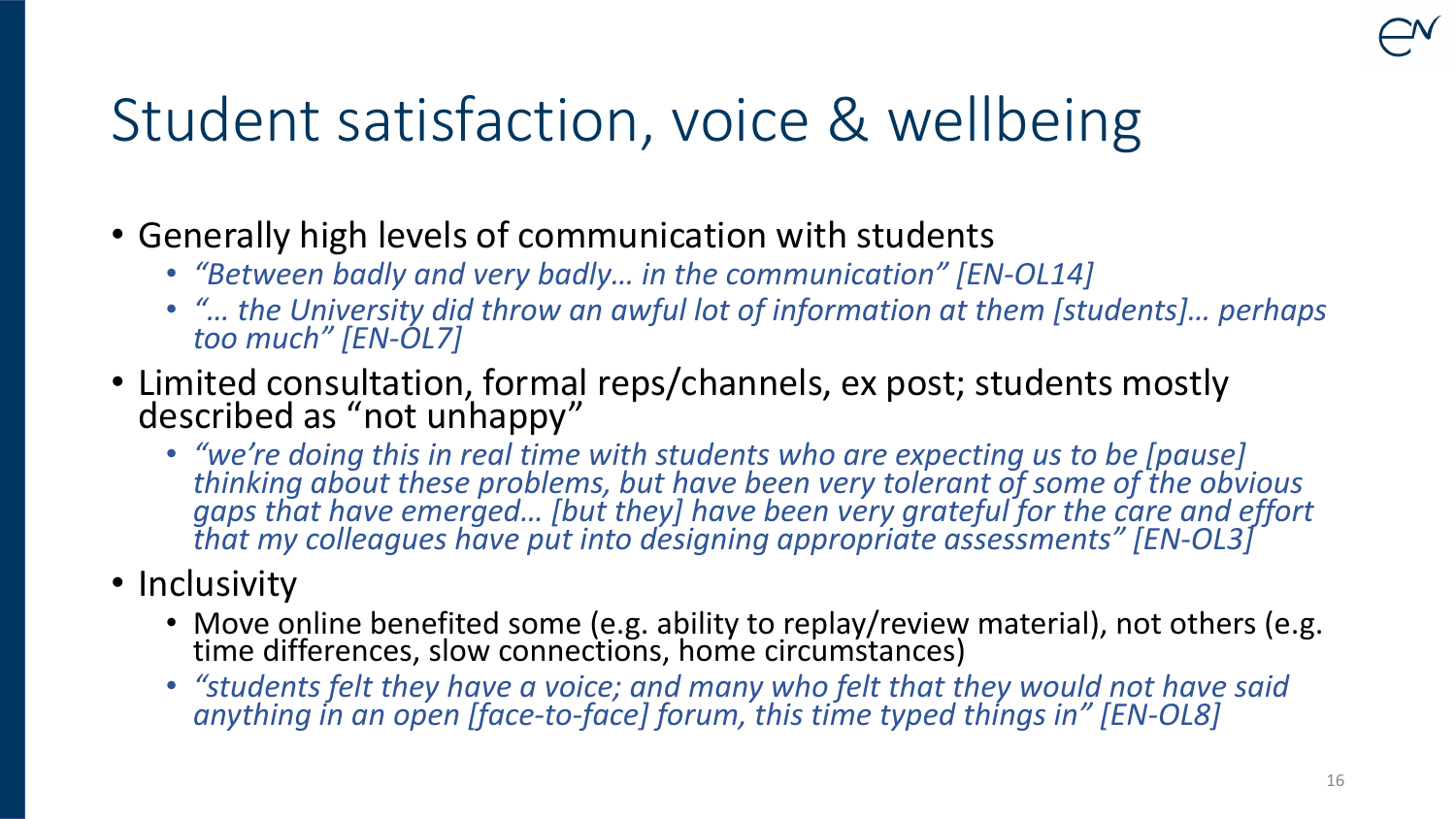# Staff support & wellbeing

- Strong collegiality, inc. local technical support
	- *"when you share an experience under adversity it really does bring you together" [EN-OL5]*
- Staff exhaustion & wellbeing a common concern
	- Working beyond normal & at peak levels for extended periods
		- *"last summer, I think people [pause] colleagues, responded to the crisis, as we all did, by doing much more than we [pause] you know, people worked all summer, creating videos and… changing their assessments. And then… they did all the same thing again for the second semester courses. But I do detect now that people are getting jaded…" [EN-OL5]*
		- *"… the fact that changes were ongoing and uncertainly, and again sort of reshuffling and rethinking over the entire last year was extremely draining" [EN-OL8]*
		- *"… morale collapsing all over the place" [EN-OL7]*
	- Impact of uncertainty
		- *"… the one thing we're desperate to get rid of is uncertainty" [EN-OL14]*
	- 'Change fatigue'/'initiative fatigue'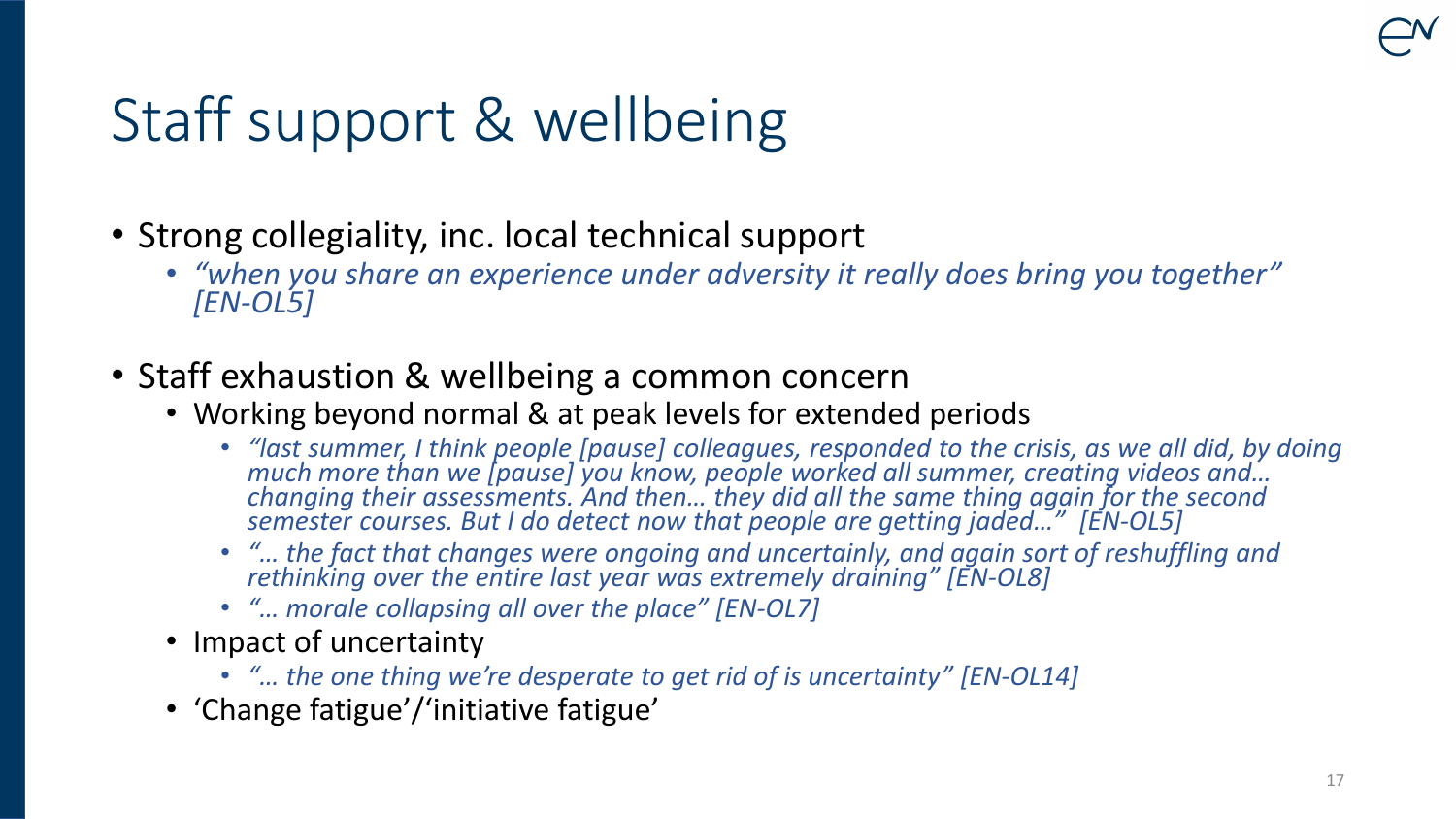#### Wave 3 – 'reversion to mean'?

- Planned response (2021-22)
	- Still mainly practical/policy (inc. government) cf pedagogical drivers
	- Mixed plans for teaching & assessment online (blended vs F2F)
		- *"[institution decisions for 2021-22 are] trying to catch too many rabbits at the same time" [EN-OL14]*
	- Some colleagues reported as being keen for a return to status quo ante (exams?)
- COVID changing the sector more permanently?
	- The 'undead' lecture whose *"corpse still walks" [EN-OL3]*
- Two missed opportunities 'not to waste a crisis'?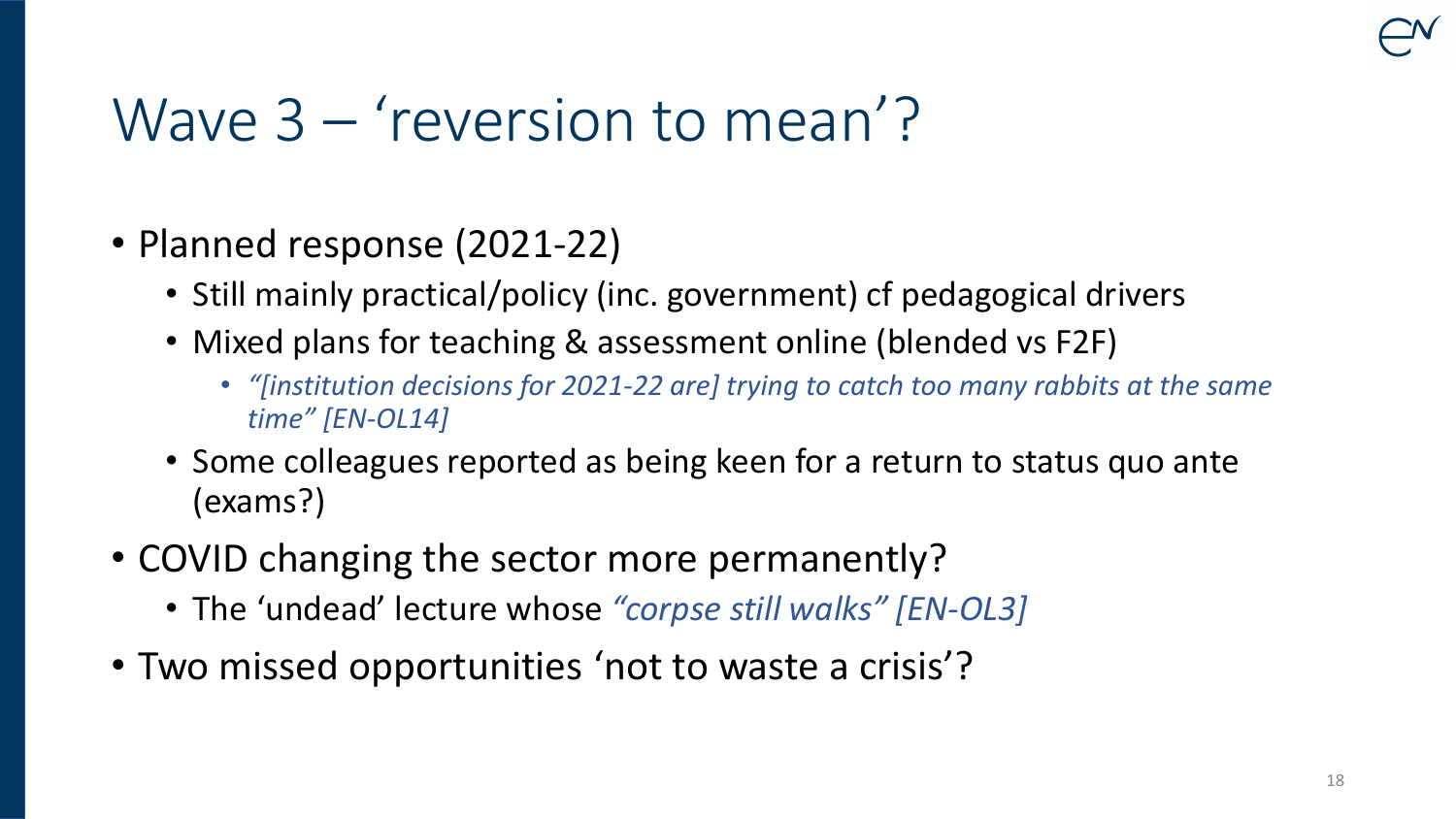# Feedback from the Audience

- What are your suggestions for the development of the project?
- Should we target more/fewer research questions?
- Are there particular areas/questions you think we should focus on?
- What would you like to see as the output of this research?
- Which theoretical framework(s) should we use to analyse the data?
- What are the pedagogical principles underpinning a successful LTA transformation post-Covid?